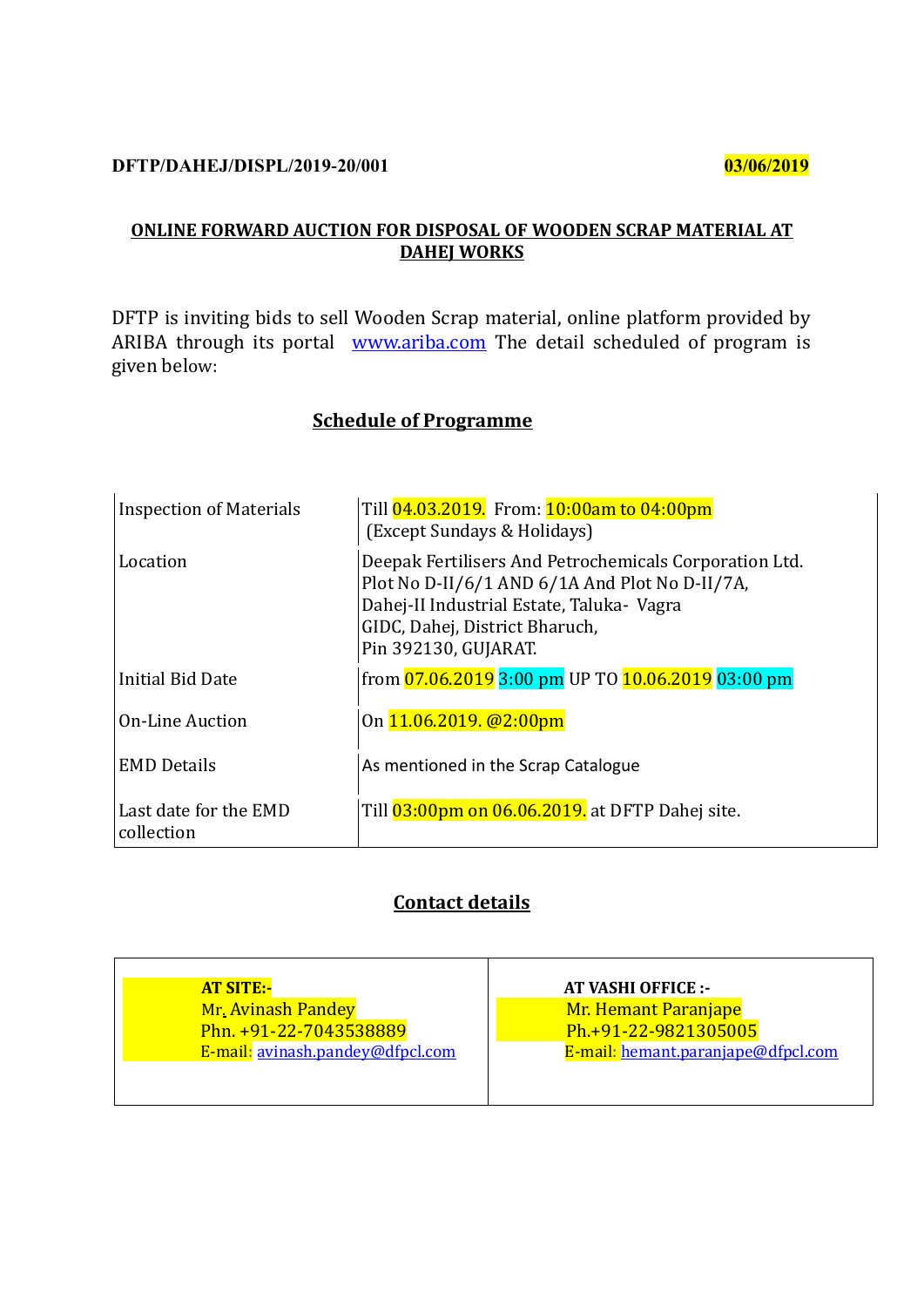#### **ESTIMATED QUANTITY AVAILABLE FOR DISPOSAL OF VARIOUS TYPES OF SCRAP MATERIALS**

| Sr. No. | <b>MATERIAL DESCRIPTION</b> | <b>UOM</b> | <b>Estd. Qty.</b> | <b>GST</b><br>$(\%)$ | <b>EMD</b><br>(Rs.) |
|---------|-----------------------------|------------|-------------------|----------------------|---------------------|
|         | <b>Wooden Scrap</b>         | ${\sf MT}$ | 30 <sub>2</sub>   | ັບ                   |                     |

## **TERMS & CONDITIONS OF THE ONLINE AUCTION**

### **Definitions**

- **SELLER**: Seller Deepak Fertilisers And Petrochemicals Corporation Ltd is further referred in this catalog, as **DFTP.**
- **SERVICE PROVIDER**: **Consus iTechnologies Pvt. Ltd.** (hereinafter referred to as "ARIBA") is an e-commerce service provider appointed by the seller to facilitate virtual auction by the seller. ARIBA will only facilitate online auction and are considered as third party not particularly interested in the item/s being sold on behalf of seller.
- **BIDDER:** Any person as an individual OR a proprietor OR a partner OR an authorized representative of any company OR any legal entity and who is paying the requisite EMD and registered at ARIBA and who makes or places a bid for and purchases the auction property either in part or in full is considered as a bidder. Successful Bidder is that Bidder in whose name confirmation of sale is issued by the seller.

### **1.0 GENERAL TERMS & CONDITIONS**

- 1.1 Subject to the reserve price, if any, fixed by the SELLER and subject to the term and conditions set out herein, sale shall be made to the HIGHEST BIDDER on "AS IS WHERE IS BASIS" and "NO COMPLAINT BASIS." The Seller does not undertake any responsibility to procure any permission/license etc. in respect of the auction property offered for sale.
- 1.2 SELLER reserves the right to modify and amend the terms & conditions and announce the same at any time before the entire auction concludes. Announcements made during the auction in the auction room and changes made in the catalogue including start price, bid increment/decrement, extension of time for lots where bids are received or not and any other additional conditions OR correction in the catalogue and/or additions or deletions of items being offered for sale are being done with the consent and knowledge of the seller would be binding on the bidder. Bidders are advised in their own interest not to leave the auction room till the entire auction is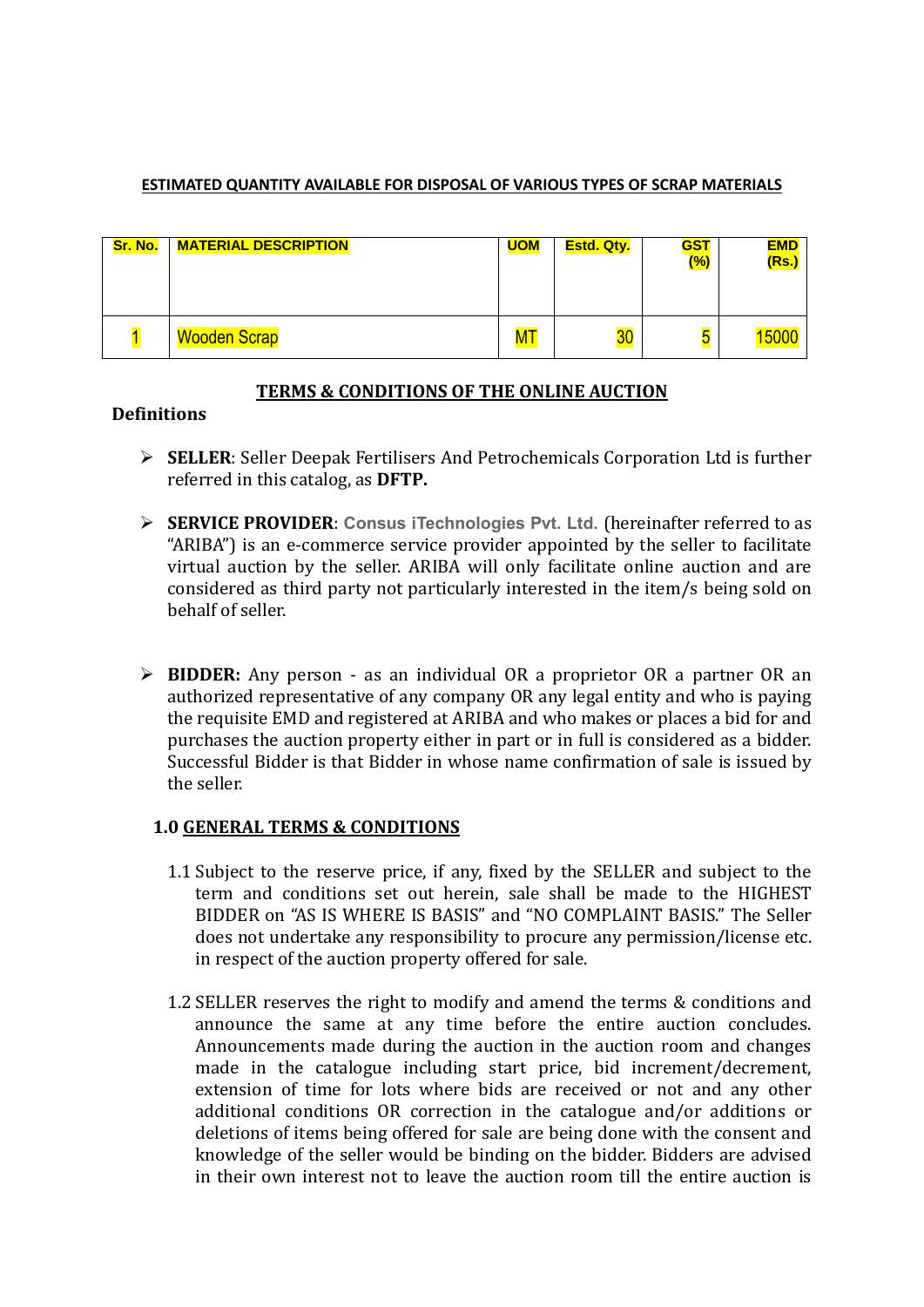closed.

- 1.3 Participation and bidding in this Auction shall be treated as conclusive evidence of the fact that the bidder has inspected the materials and who have not been previously blacklisted by DFTP/STL and the documents pertaining to it and is satisfied in all respects regarding quantity, quality, condition of the Auction. Final decision regarding participation will be with the Company. It shall also imply that the bidder has carefully gone through and understood the terms and conditions of Auction including the amendments if any, prevailing at the time of Auction. Seller/ARIBA will not entertain any complaints or objections once Bid is placed.
- 1.4 Seller/ARIBA does not give warranty or guarantee of the quality, quantity, measurement, condition Chemical composition of each individual item/s or lot/s that form the auction property and about its "End Use" or fitness for a purpose.
- 1.5 The highest bidder does not get any right to demand acceptance of his offer. SELLER reserves the right to accept / reject / cancel any bid, withdraw any portion of the Auction Property at any stage from Auction even after acceptance of bid/ issue of delivery order or release order/ deposit of full value by successful bidder without assigning any reason thereof. In the event of such rejection/ cancellation/ withdrawal, SELLER, shall refund the value of Auction Property, if paid for, to the successful bidder. SELLER shall not be responsible for any damages/loss whatsoever to the successful bidder because of such withdrawal. EMD amount will not carry interest.
- 1.6 In the event of failure on the part of the successful bidder to fulfill his contractual obligations, DFPCL/STL reserves the right to debar such bidder from participating in any future auction conducted by ARIBA on behalf of seller.
- 1.7 Bidders are advised bid only after inspection of equipment since details, specifications given/displayed on DFPCL web site are indicative.

### **2.0 Disclaimer**

- 2.1 ARIBA runs its business based on a robust Web Site. However, ARIBAs outsourcing server space from a third-party hosting company and hence shall ensure the smooth running in all good faith and intention. However, ARIBA will not be held responsible for any failure of power, Network, server, hosting server, Internet connectivity, ISP or otherwise at Bidder's end or at ARIBA directly or indirectly affecting online method of Bidding.
- 2.2 ARIBA takes no responsibility of the quality, quantity, documentation details of buyers/sellers. Both the buyers & sellers agree to defend indemnity and hold harmless.
- 2.3 ARIBA from any loss, damage, cost and expenses caused by any reason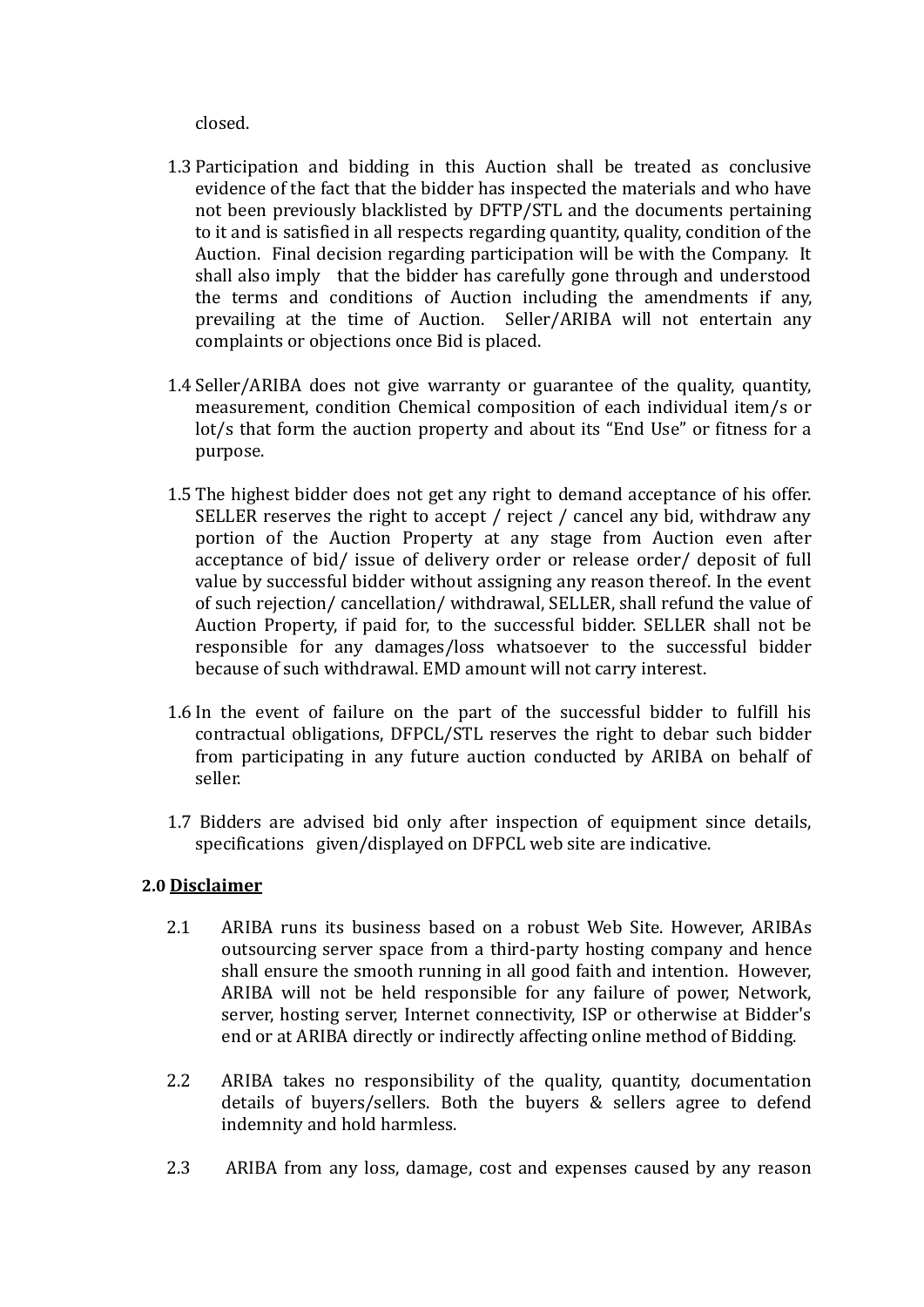during this transaction. In no event shall ARIBA be liable for any loss for the transactions by business, revenues, profit, costs direct and incidental, consequential or punitive damages of any claim. Both the parties agree to have discussed all the related matter regarding this transaction and have understood in full that ARIBA has provided a source of supply and has nothing to do any further especially with regards to quality, warranty, guarantees, delivery schedules, payments, rejections, transportation, legal laws and regulations to be followed from time to time. Since ARIBA does not possess knowledge base of the commodities under transaction both the parties agree that the matter contained in the materials as a part or as a whole does not violate any applicable law. Consus iTechnologies Pvt. Ltd. is only an e-commerce service provider, and is not and cannot be a party to or control in any manner any transactions between the Seller and Bidder. Consus iTechnololgies Pvt.Ltd. shall neither be responsible nor liable to mediate or resolve any disputes or disagreements between the Seller and Bidder.

2.4 The Seller/Bidder agrees to limit the liability of Consus iTechnologies Pvt.Ltd. to them for all claims, losses, costs, damages of any nature whatsoever or claims expenses from any cause or causes, including attorneys' fees and costs, so that the total aggregate liability of Consus iTechnologies Pvt. Ltd. to the Seller/Bidder shall not exceed its total fee receivable from the Seller/Bidder. It is intended that this limitation apply to all liability or cause of action however alleged or arising, unless otherwise prohibited by law.

### **3.0 PARTICIPATION**

- 3.1 The prospective bidder has to register with the DFTP/STL by submitting the KYC form duly filled and signed along with self -attested copies of their PAN Card, valid GST registration certificate, and address proof by way of electricity bill, or telephone bill, or Bank account statement. The prospective bidder after completing the registration process shall have to deposit Earnest Money Deposit (EMD) through RTGS only. CASH WILL NOT BE ACCEPTED.
- 3.2 Duly filled Declaration Form to be submitted along with visiting card at DFTP/STL site office along with Earnest Money Deposit (EMD) details.
- 3.3 On completion of the registration process and payment prescribed of EMD as outlined in 3.1 above, seller/ARIBA will activate the User – Identity to enter Website www.ariba.com
- 3.4 Bidders SHOULD NOT disclose their PASSWORD to anyone and safeguard its secrecy. Bidders are advised to change the Password.
- 3.5 In case of successful bidder, the EMD amount will be converted into Security Deposit and same shall be refunded after satisfactory execution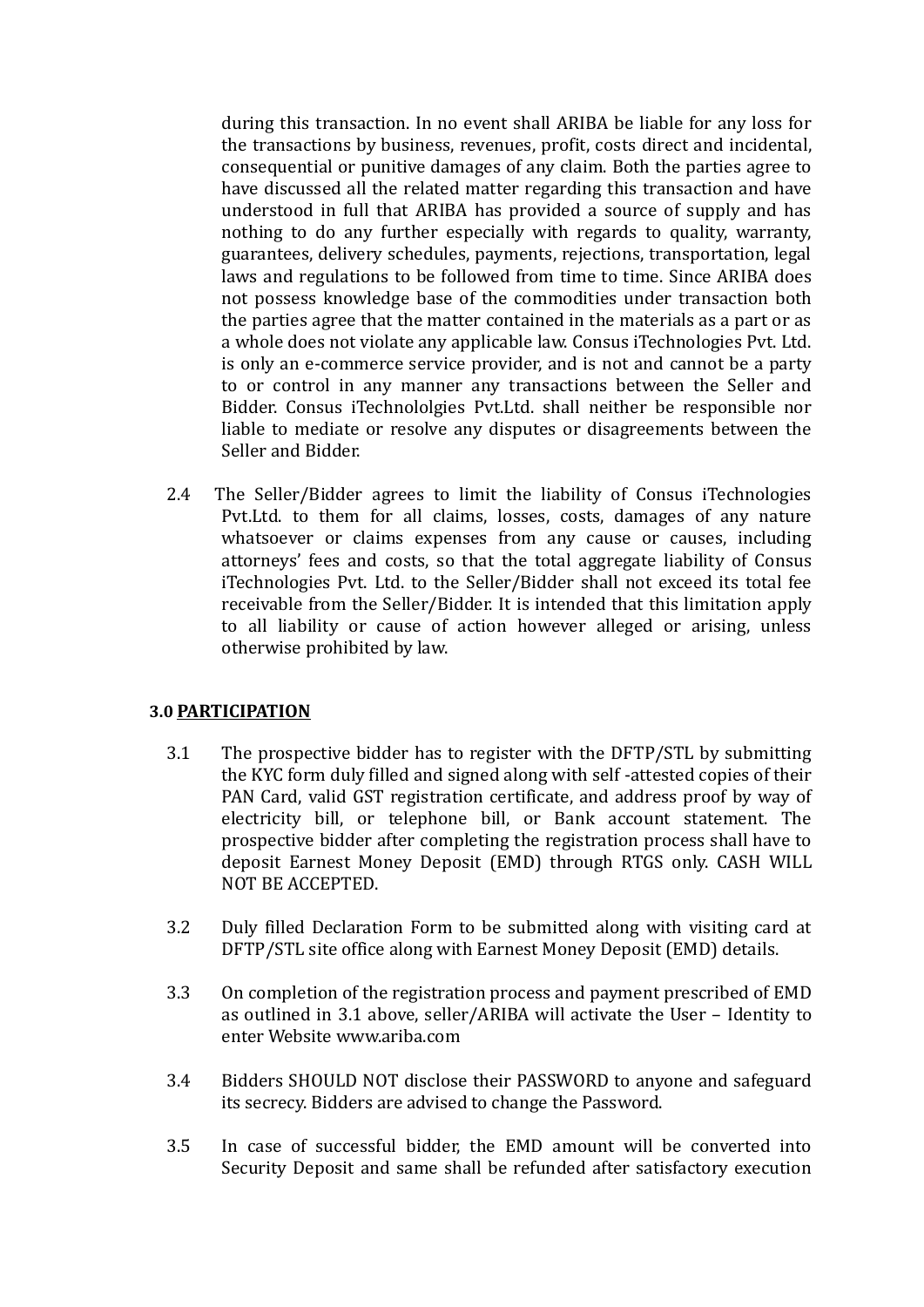of order. For unsuccessful bidders EMD will be refunded from DFTP/STL site office. Under any case SD/EMD shall not bear any interest.

### **4.0 CONDITIONS APPLICABLE TO "ONLINE" AUCTION**

- 4.1 Validity of Bid Prices: 90 days from date of issue of sale order. Sale order will be released within 45 days from date of completion of online auction.
- 4.2 Time Extension: If any market-leading bid (bid higher than the highest at the point in time) is received within the last 3 minutes ("Time Extension" as mentioned in the Bidding Room will be in force & 3 Minutes is an example) of closing time, the time will be extended automatically by 3 minutes.
- 4.3 Training: ARIBA will provide training (online) if required by the bidders at a mutually convenient date and time before the Auction.
- 4.4 Bids: All bids placed are legally valid bids and are to be considered as bids from the bidder himself. Once the bid is placed, the Bidders cannot reduce or withdraw the bid for whatever reason. If done so, the seller will forfeit the EMD. The highest and the latest bid on the Auction shall supersede all the previous bids of the bidder. Bidders may please note that in the event of a manual bid amount matching that of an auto bid, the manual bid will prevail and be considered. The bidder with the highest offer/ bid does not get any right to demand acceptance of his Bid.

### **I) Initial Price Bid:**

Interested bidders should submit initial price bid through online process on the scheduled date.

### **II) Final Auction Bid**:

 Bids submitted through online process from 07.06.2019 3:00 pm UP TO 10.06.2019

 03:00 pm will be considered as a **start price** and prices received online on 11.06.2019. will be considered as **final prices** for auction.

#### **5.0 Payment**

5.1 All payments shall be made by RTGS in favour of Deepak Fertilisers and Petrochemicals Corporation Limited. Details :-

Bank details for RTGS of EMD

**Name of the Bank : IDBI Bank Account Number : 123102000011343 IFS Code : IBKL0000123**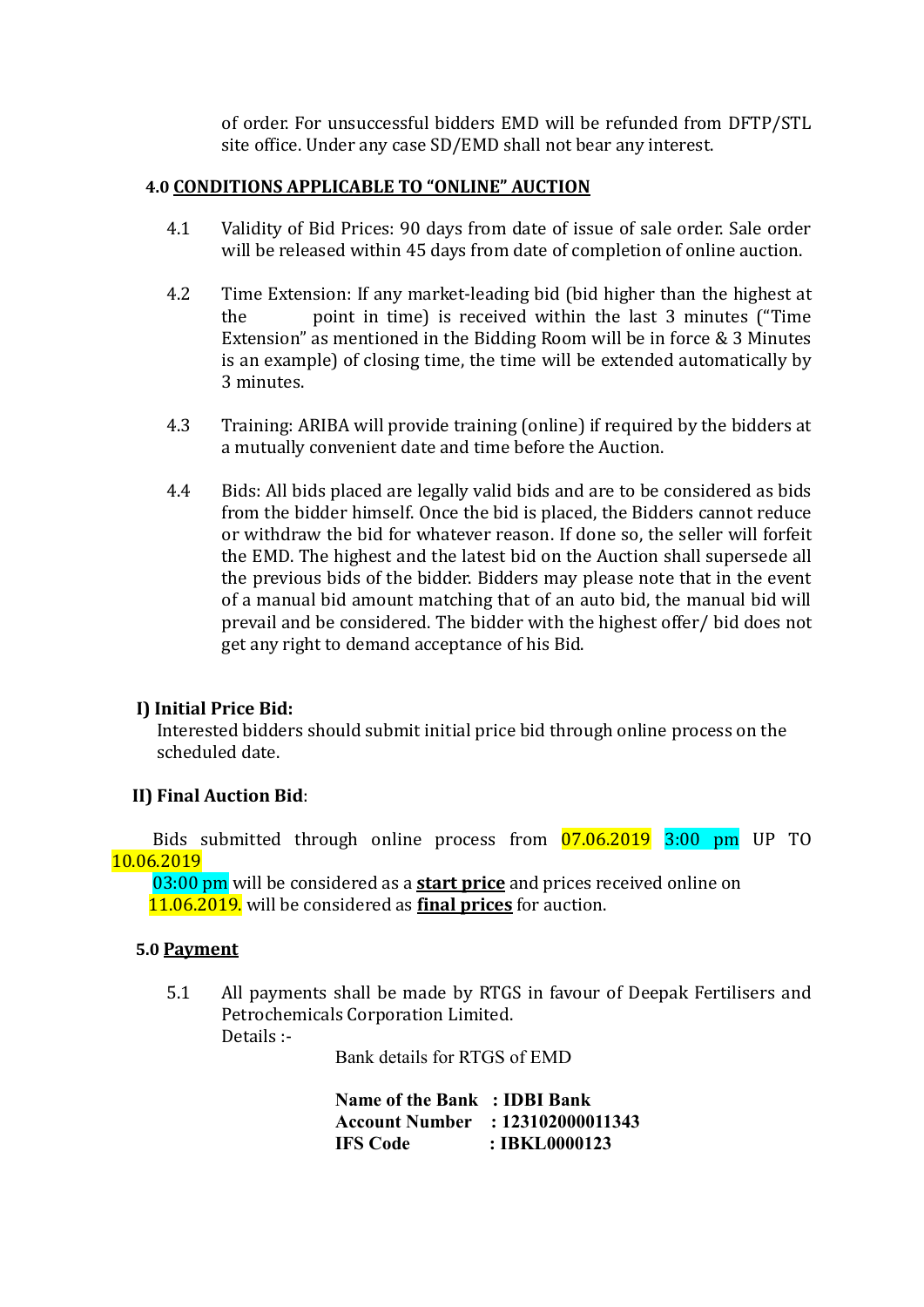- 5.2 The EMD will be kept as Security Deposit. The Security Deposit shall be refunded only after satisfactory execution of Contract.
- 5.3 The cutting if required of the items will be allowed only acetylene cutting. Therefore, your bids should be based on acetylene cutting.
- 5.4 In the event of the failure of the Buyers (H1 Bidder) by way of a default in payment of the material being disposed or non-compliance or any of the terms mentioned herein, the contract will automatically stand terminated and the Security Deposit will stand forfeited for the breach of contract by the buyer. In this case, the company reserves the right to dispose of the balance material in the Lot and the said buyer will have no claim whatsoever.

#### **6.0 DELIVERY**

- 6.1 On receipt of approval from competent authority for the disposal, the Seller will issue final Sale/ Delivery / Release Order to the Approved bidder thereby enabling him to lift the available materials within week time. Sale order validity would be 90 days.
- 6.2 The successful bidder shall not be entitled to choose or pick up any material from the lot. They must lift the entire material as available in the lot.
- 6.3 To facilitate DFTP to complete the transaction before 4.30 P.M. the goods should be collected before 4 P.M. on any working day with prior appointment of the concerned department during the stipulated delivery days (except Saturdays, Sundays & Holidays). Please contact respective person for co-ordination. Successful bidders should ensure that the material clearance is as per the seller's instructions. Neat and clean maintenance of the stockyard from where the material is lifted is the responsibility of the successful bidder. In the event of non-adherence to the above by the successful bidder, seller will reserve its rights to impose penalties/forfeiture of EMD and other payments collected. Weight recorded at the seller's premises shall prevail.
- 6.4 The loading of the material will be in the presence of and after the approval / authorization of DFTP.
- 6.5 The Buyer shall be responsible to ensure that their employees follow safety regulations as per DFTP/STL stipulations and other statutory regulations. Buyer shall ensure that all his workmen on site use safety belts, gloves, helmets, masks etc., as necessary for their safety. The buyer shall be responsible to secure compliances with all Central and State laws as well as the rules, regulations, bye-law / notifications and orders of the local authorities and statutory bodies as may be in force from time to time. Buyer must comply with all statutory obligations like Labor License, Workman Compensation policy, ESIC, PF etc. whichever is applicable. In case of noncompliance of statutory obligations, the SELLER may stop delivery of the material or may forfeit EMD/Security Deposit.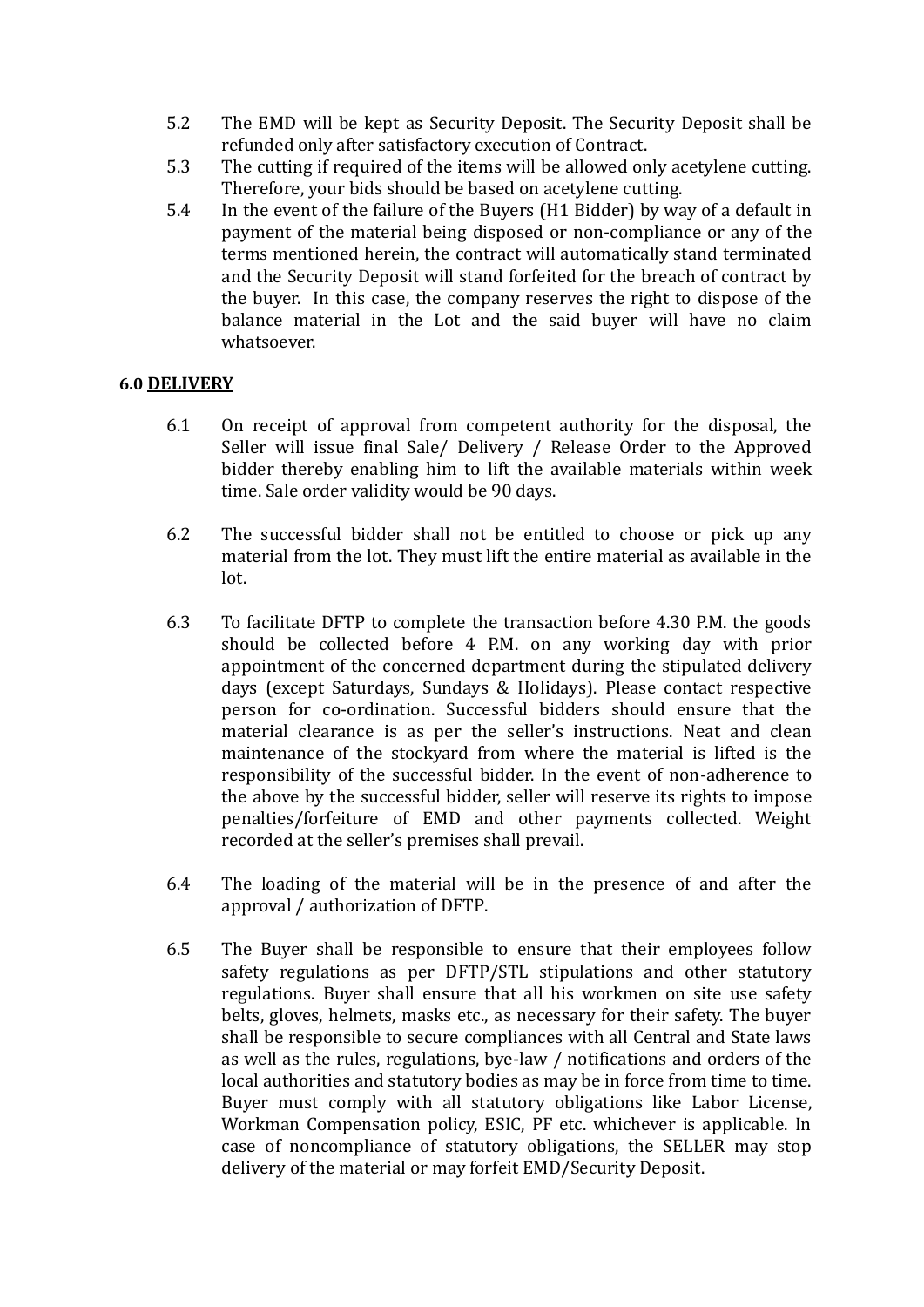- 6.6 The successful bidder will make his own arrangement for lifting, loading and transporting the material from the factory premises and he will not claim any sort of assistance whatsoever or charges from the company.
- 6.7 In case seller is unable to deliver the goods within the specified time due to unforeseen administrative reasons, then the seller shall grant suitable extension of delivery period to the Buyer without any penalties till the expiry of such extended period. In such eventuality, however, the Buyer shall not be entitled to claim any compensation for such delay.
- 6.8 If the goods sold or portion thereof remain un-cleared in the premises of the seller beyond the stipulated period, the sales proceeds of the un-lifted assets shall be forfeited, and the un-lifted portion of the assets may be removed at the risk and cost of the buyer.
- 6.9 While taking delivery of the material, it will be at the discretion of the seller or its authorized representative to direct the manner / order in which the materials or lots shall be removed. No segregation of the items of any lot is allowed inside the seller's premises.
- 6.10 Breaking / cutting may be allowed to the extent necessary for facilitating loading into vehicles as per the discretion of the seller. No gas cutting equipment's or any equipment, which are likely to cause damage, will be allowed in the premises. Only safe oxy-acetylene gas cutting equipment will be allowed with permission of seller. The decision of the seller or his authorized representative shall be final in this regard.
- 6.11 It will be successful Buyer's responsibility to weigh the empty Truck at the certified weighbridge of DFTP and produce the weight certificate so that the weight of the empty truck will be deducted from the weight of the fully loaded truck.
- 6.12 Should the original Buyers wish to take delivery of the surplus material through a representative, he must authorize the latter by a letter of authority or continuing authority, which shall be presented to the seller. The seller may in his entire discretion decline to act on any such authority and it shall be for the Buyers to satisfy the seller that the authority is genuine. Delivery to such authorized person will constitute valid delivery and no claim shall lie against the seller on any account thereafter.
- 6.13 Once the goods / materials are taken out of the factory gate, Buyers will be solely responsible for all sorts of claims like shortage, missing parts, damage, incident, accident, loss of material etc.
- 6.14 Resale / Sale in transit will not be recognized. The Buyers shall not be entitled to resell any lot or part of a lot while goods are still lying within the premises of the seller and no delivery would be affected by the seller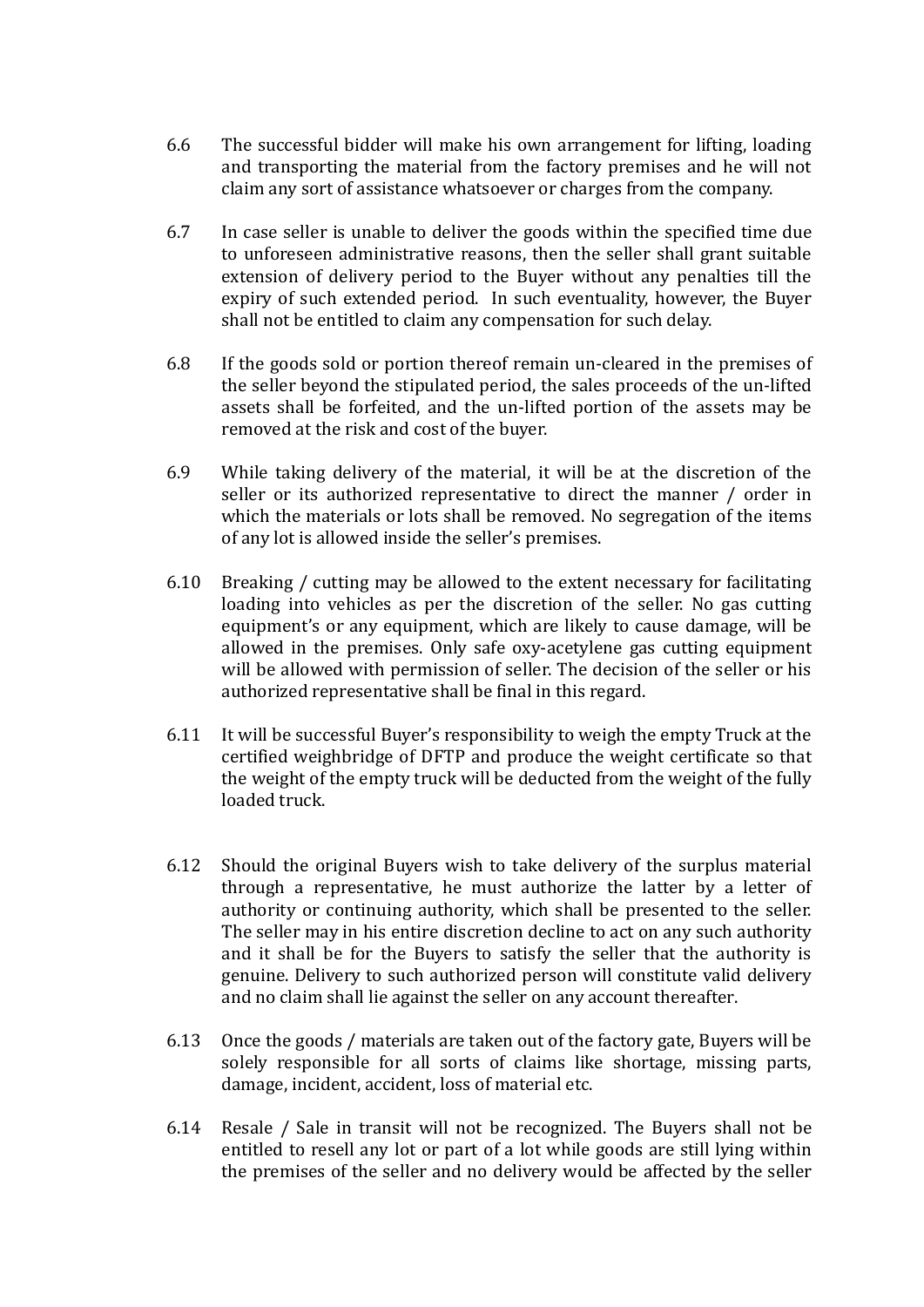to any person other than the Buyers whose names are mentioned in the sale order/Delivery order.

- 6.15 Buyers and his men are subject to the security rule of seller in force while in the seller's premises. The Buyers/s, their workmen agents or representatives shall not commit any nuisance, theft or indulge in any antisocial activities in the seller's premises and the Buyers shall be liable for the good conduct, safety & discipline of his workmen. In case of any such activity, delivery will be suspended and strict action as per law will be taken including forfeiture of EMD.
- 6.16 While taking delivery of the material, the Buyers shall be responsible for any damage that may be done to premises / fittings of the SELLER during removing the lot or lots purchased by them. The SELLER may at its option arrange to make good such damages and the Buyers shall pay for the same on demand. If such payment is not made on demand, the SELLER may forfeit the EMD/Security Deposit or may stop delivery of the material till payment is made.
- 6.17 SELLER will not at any time be responsible for any injuries caused due to accident within its premises either to the buyer or his representative / labour etc., and the buyer will make proper arrangements for any claim arising out of the employment under any status. It is the responsibility of the buyer to provide necessary safety appliances (like hand gloves / safety shoes etc.,) to the labourers, who are engaged for loading the materials.
- 6.18 If any accident or damage to the property / life etc. arises by reason of any act of negligence / omission / default or non-compliance with any of the Terms & Conditions or statutory regulations or rules and regulations applicable within the Seller's premises, on the part of the Buyer / his representative or employees, resulting in death or injury to any persons or damages to the property of the SELLER or any third party, then in such an event the Buyer will have to pay compensation to such person including the employees of the SELLER for such accident or injury / death or damage caused to their employees or to any of the Seller's employees or to others or to the Seller's property. The Buyer shall in such event, keep the SELLER fully indemnified from any demand, claims or proceedings thereof.
- 6.19 In case the whole or any part of the goods sold remained uncleared, after due date as stated in the delivery schedule, the buyer shall have no claim whatsoever on the goods remaining uncleared and the amount paid to DFTP/STL will stand forfeited at the expiry of the said period. DFTP/STL shall have right to dispose of such goods in any manner they like. The buyer shall have no right whatsoever for any compensation on this account.
- 6.20 The buyer shall not be entitled to resell any lot or part of a lot while the goods are lying in the premises of the DFTP/STL and no delivery would be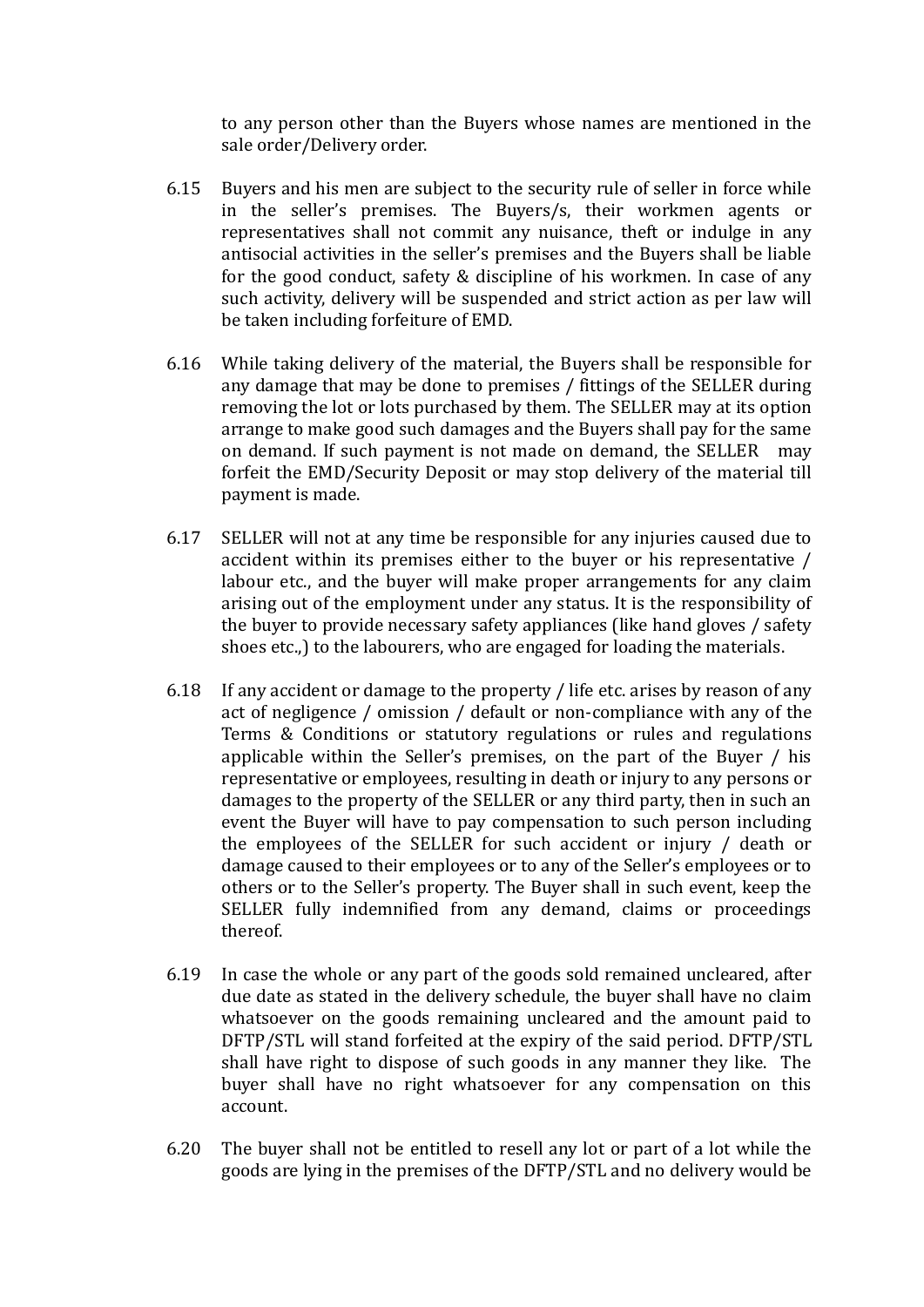effected by the DFTP/STL to any person other than the buyer.

6.21 Disposal of scrap is to be done against advance payment made through RTGS by scrap customer.

## **7.0 Disputes / Arbitration**

- 7.1 In case of any dispute arising out of or relating to the terms of the sale order the matter shall be referred to one arbitrator appointed by Deepak Fertilisers and Petrochemicals Corporation Limited. The arbitrator shall act in accordance with the provisions of Arbitration and Conciliation Act, 1996. The venue of arbitration shall be Mumbai.
- 7.2 An authorized official or any other person appointed by the seller shall decide any dispute arising between the successful bidder and seller. The decision of the Arbitrator shall be final and binding on both the parties.
- 7.3 In the event of any dispute regarding not taking possession / nonavailability of inspected Auction Property etc. and forfeiture of 'EMD', ARIBA will not be held responsible for the loss / forfeiture.

## **8.0 Termination of Contract –**

**DFTP/STL** reserves the right to terminate the contract at any time on the following ground.

- i) Unsatisfactory execution or performance of the contract by the Buyer.
- ii) For improper behavior of the buyer or by his employees / agents / representatives or breach of the terms and conditions of the contract.
- iii) Or for the reason, whatsoever, as may deem fit to DFTP/STL for termination of the contract.
- *iv)* Non-fulfillment of submission of statutory details, excise & sales tax compliance before dispatch of materials.

### **9.0 FORCE MAJEURE**

Any delay in or failure of the performance of either party hereto shall not constitute default hereunder or give rise to any claims for damage, if any, to the extent such delays/failure of performance is caused by occurrences such as Acts of God or an enemy, expropriation or confiscation of facilities by Governmental Authority, acts of war, rebellion, sabotage or fires, floods, explosions, riots, or strikes. The Vendor shall keep records of the circumstances referred to above and bring these to the notice of Deepak fertilisers And Petrochemicals Corp. Ltd in writing within three days of occurrence of the event. The amount of time, if any, lost on any of these counts shall not be counted for the contract period. Such a determined period lost shall be extended by Deepak fertilisers And Petrochemicals Corp. Ltd to enable the Vendor to deliver the items within such extended period of time.

### **For Deepak Fertilisers and Petrochemicals Corporation Limited**